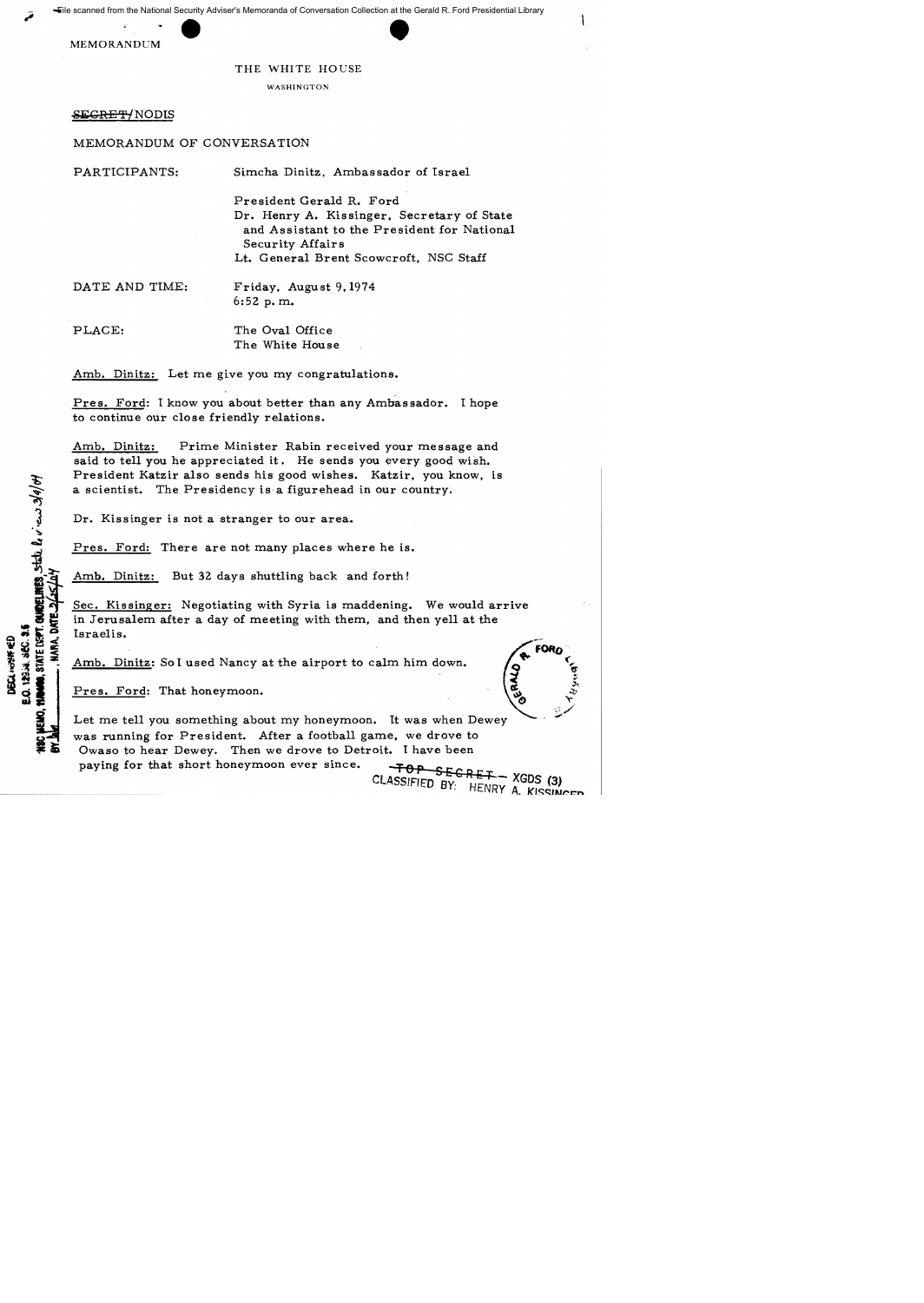## SEGRET/NODIS

It has been a great pleasure to work with Rabin when he was here as Ambassador, and you and I have a great many friends. And I can assure you that Secretary Kissinger and I will continue to work together with you and pursue our policies. I know his relations with you are the finest possible.

Dinitz: You have many friends in Israel. We are looking forward to your Administration. Secretary Kissinger is the finest Secretary possible. We look forward to continuing cooperation. If I give you troubles, I assure you Dr. Kissinger reciprociates in kind.

Pres. Ford: He doesn't show it. He is always relaxed-looking.

Kissinger: I am more irritable with routine things. I'm at my calmest in crises. .

Pres. Ford: The thing I don't like is dealing with petty people. Squabbles in the office. I would much rather give a speech on the floor of the House... Those petty things irritate me. Having to massage egos wears me down.

Dinitz: I lunched with Meany today. Naturally today's activities came up. He said he looked forward to working cooperatively with you. I just wanted to tell you. It is not in my jurisdiction.

Pres. Ford: He has made some very good remarks. I have a note on my desk to call him.

## <del>SECRET/</del>NODIS



-2-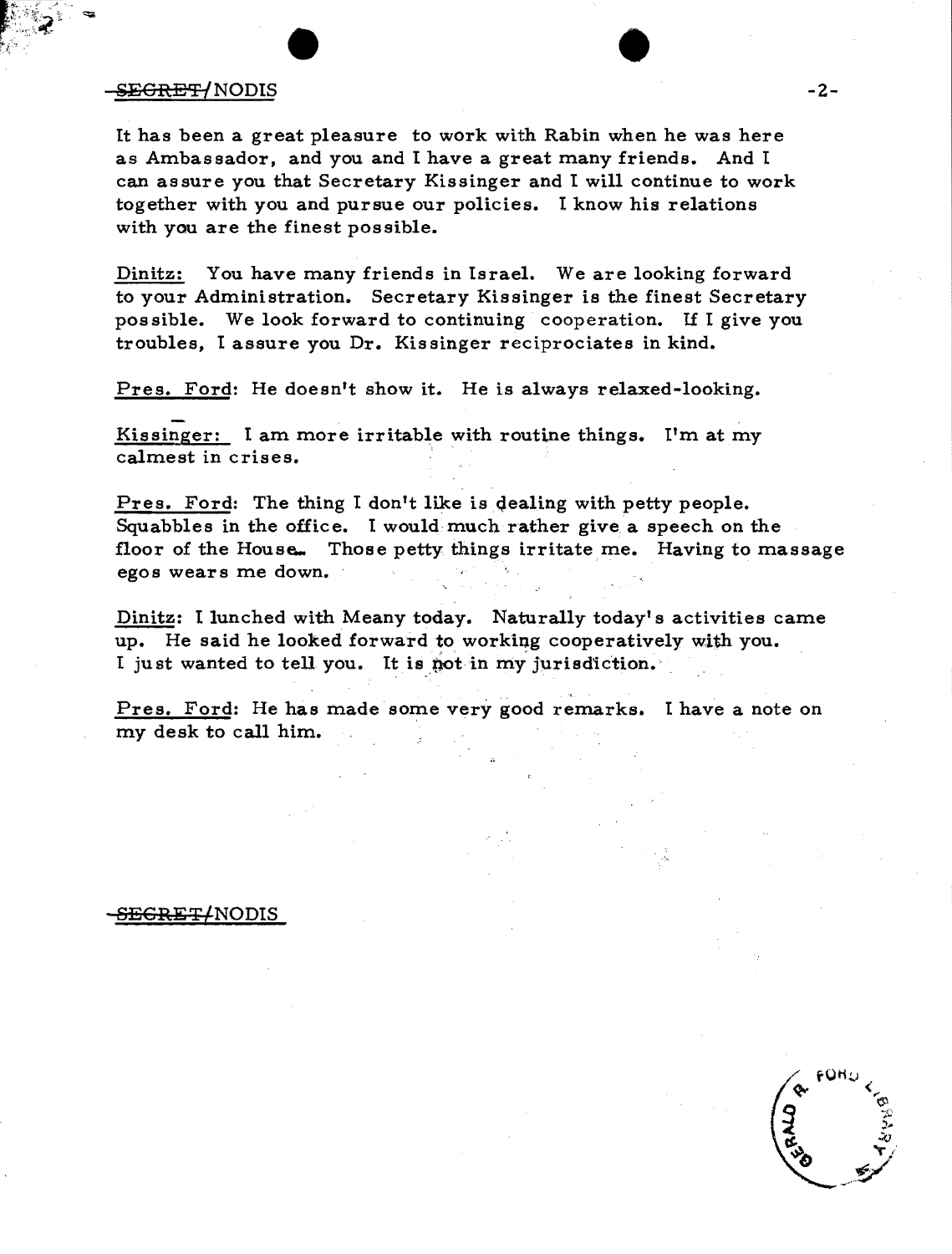Dinne (HRK  $q$  ang  $\frac{1}{2}$  $6.2 - 6.33$ Conqueto and with them any cant Will game muz Swelt Why going exppressioned it + attent you want good wind (Societing on Kalgin) boring on function + Projectement K wit a branque have aux. Et 2017 mars jeunes votes de 10 R of hypotratinal Syria modeling we enable comme spondy of my, & yul at = I D'Es Insel Uni, et august With and Sur drove à Guerre à tres deptes partir pour for that short havergum ever sever It been protplement work of Robin adm hus Ep I Americant vers francs + Schn assure you Ka Devill carterine to work together & person one potries, Know his Mothers 25/ your and from it presider. You have mont franks and and eating from to your almin funit Say gaparette.<br>We look pervent to continuing corperation Il 2 juil jour timbles, 2 assure pour le recepiration P. He doesn't chose it. Whoover relaxed looking K Dann more initive col initial trings Isat comment in cruses P : Téring Jamit hike is cleating us/ petty people E.O. 12958, SEC. 3.5 **NSC NEMO, 11/24/98, STATE DEPT. GUIDELINES, State le vieux 3/4/p4** 

..., NANA, DATE 3/25/04